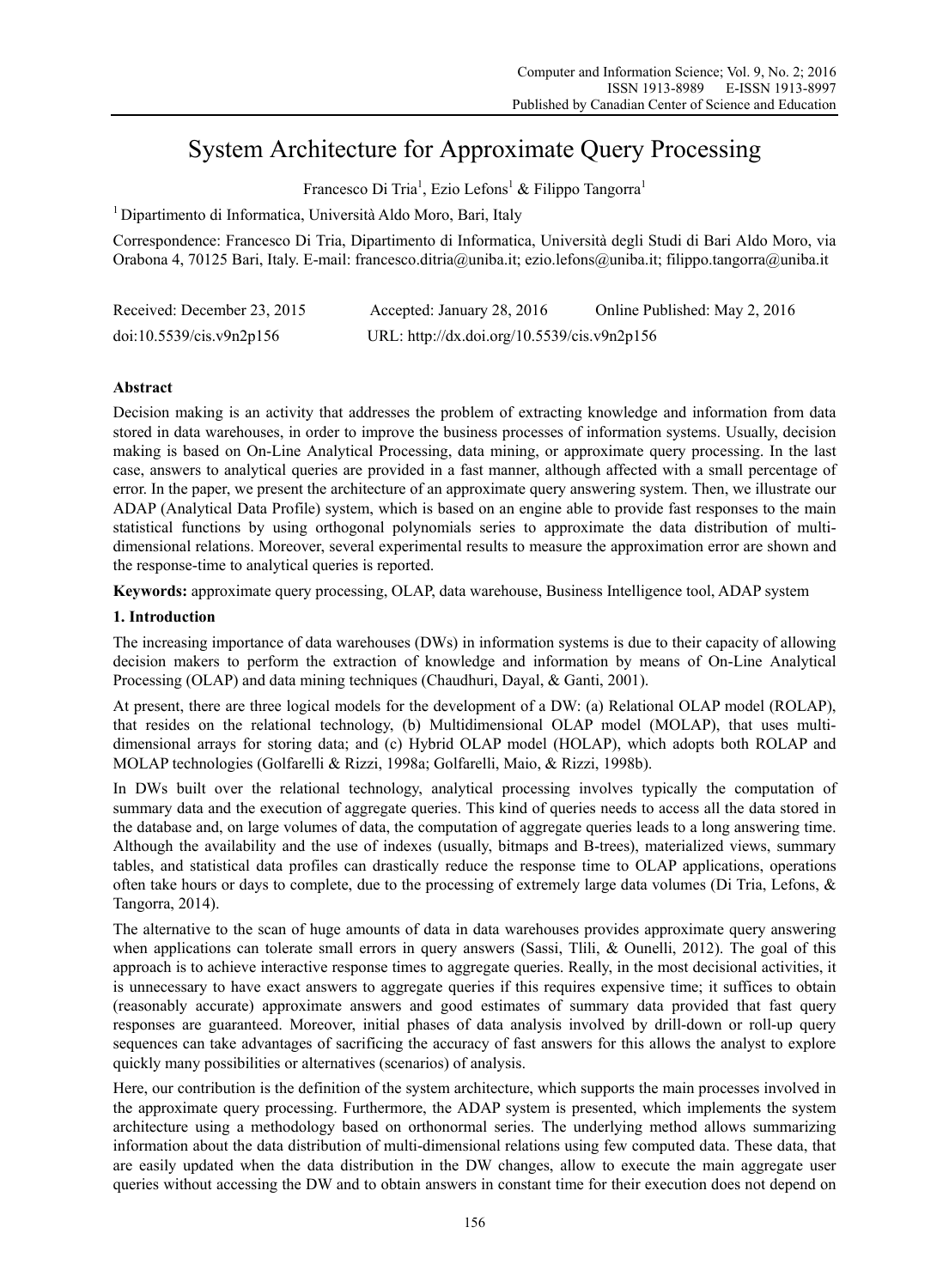the cardinality of the relations.

The paper is organized into the following sections. Section 2 contains an overview about traditional and emerging methodologies for approximate query processing. Section 3 explains the architecture of ADAP, our system devoted to approximate query processing. Section 4 presents the architecture and the features of this system. Section 5 reports the experimental evaluation of this system in reference to a real context of analysis. Finally, Section 6 concludes the paper with some remarks.

# **2. Background**

The most popular methodologies that represent the theoretical basis for the approximate query processing are founded on the following approaches.

*Summary tables*: materialized tables that represent pre-computed aggregate queries (Abad-Mota, 1992; Gupta, Harinarayan, & Quuas, 1995). The impossibility to get summary tables for all possible user queries is the limit of this approach.

*Wavelet*: process that computes a set of values, or *wavelet coefficients*, which represent a compact data synopsis (Chakrabarti, Garofalakis, Rastogi, & Shim, 2000; Sacharidis, 2006).

*Histogram*: synthetic histograms used to store the data frequencies in a relation (Ioannidis & Poosala, 1999; Cuzzocrea, 2009). User's queries are translated into equivalent ones that operate on histograms via a new algebra that has the same expressivity power of SQL operators.

*Sampling*: collection of random samples of large volumes of data (Cochran, 1977; Chaudhuri, Gautam, &Vivek, 2007). Gibbons *et al.* (1998a, 1998b) introduced two new sampling-based methodologies: concise samples and counting samples. A concise sample is a technique according to which values occurring more than once can be represented by pairs *value, count*. Counting samples allow counting the occurrences of values inserted into a relation after they have been selected as sample points. The authors also provide a fast algorithm to update samples as new data arrive. This methodology is advantageous because it offers accurate answers and it is able to store more sample points than other sampling-based techniques, using an equal amount of memory space. In order to improve the accuracy of the OLAP queries, that always involve relationships among the central fact table and the dimensions tables via foreign keys, Acharya, Gibbons, Poosala, & Ramaswamy (1999) proposed the computation of a small set of samples for every possible join in the schema, so to obtain join synopses that provide random and uniform samples of data.

*Sketch*: summary of data streams that differs from *sampling* in that *sampling* provides answers using only those items which were selected to be in the sample, whereas the sketch uses the entire input, but is restricted to retain only a small summary of it. As an example, the cardinality of a dataset is computed exactly, and incremented or decremented with each insertion or deletion, respectively (Cormode, Garofalakis, Haas, & Jermaine, 2011; Khurana, Parthasarathy, & Turaga, 2014).

*Orthonormal series*: this well-known method to analytically approximate continuous functions, is used in the OLAP environments to approximate the probability density function of multi-dimensional relations. To this end, a set of coefficients is computed that can be then used to perform quick statistical operations, such as *count*, *sum* and *average*, in the context of very large databases. Usually, polynomial series (Lefons, Merico, & Tangorra, 1995) or trigonometric series are used. Systems using cosine series are described to approximate the data selectivity (Yan, Hou, Jiang, Luo, & Zhu, 2007) and to compute range-sum queries (Hou, Luo, Jiang, Yan, & Zhu, 2008). However, the coefficients to be generated are different for those two cases. Consequently, the cosine method is very ineffective practically.

All these methodologies perform a data reduction process (Cormode *et al.*, 2011; Furtado & Madeira, 1999) and, basically, they apply to mono-dimensional cases. However, all they provide extensions to multi-dimensional cases and are, therefore, relation-oriented. Further approaches have been proposed for managing also data stored in large XML files (Palpanas & Velegrakis, 2012).

Other approaches have recently been proposed, some of them do not perform a data reduction. Examples of this kind of methodologies are based on (a) *Graph*-*based model,* which creates a graph that summarizes both the join-distribution and the value-distribution of a relational database (Spiegel & Polyzotis, 2006); (b) *Genetic programming*, where a starting query is re-written in order to minimize the elaboration costs and maximize the accuracy (Peltzer, Teredesai, & Reinard, 2006); (c) *On*-*line processing*, which shows a preview of the final answer to each aggregate query, by continuously providing an estimate of it during the elaboration (Jermaine, Arumugam, Pol, & Dobra, 2008); (d) *Sensornet*, which consists of a network of wireless sensors that collects discrete data of continuous phenomena (Deshpande, Guestrin, Madden, Hellerstein, & Hong, 2004); and (e)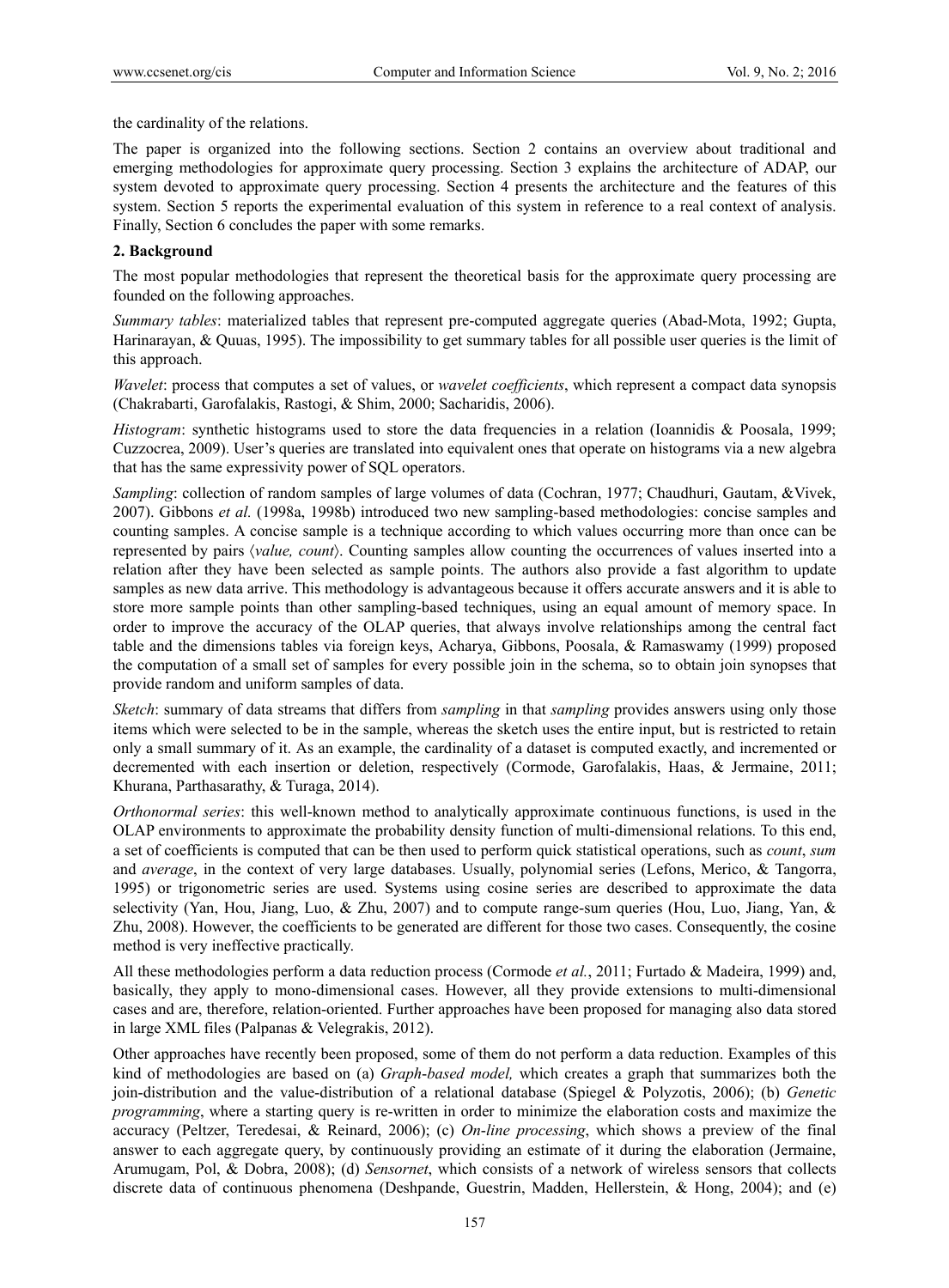*Locally Closed World Assumption*, where queries against partially complete databases are answered in polynomial time using a deductive database (Cortés-Calabuig, Denecker, Arieli, & Bruynooghe, 2007).

# **3. Approximate Query Answering System**

In this Section, the architecture of an approximate query answering system is presented. The proposed system is an OLAP tool that collects and processes the data stored in a data warehouse, in order to produce fast answers in analytical processing. To this end, in the following we explain the main processes supported by approximate query answering systems.

- 1) *Data reduction*. The preliminary step is devoted to calculate the data synopsis, which represents a concise representation of the data warehouse. The system also generates and stores metadata, which provide useful information about the DW schema—tables, fields, and data types,—and especially which tables have been effectively reduced. Only the reduced datasets are available in the next approximate query processing and can be used for analyses purposes, instead of accessing real data.
- 2) *Approximate query processing*. The main step is devoted to perform the computations of the aggregate functions in approximate way, by using the stored previously reduced data. The analytical queries are formulated on the basis of the fact-tables, measures, dimensions, and aggregate functions selected by the user. The system also allows the user to set a selection condition on the values of the chosen attributes; this condition represents the criteria adopted to narrow the interval of data to be analyzed. The output of the processing is a scalar value that represents the approximation of an aggregate value. In addition, the system provides also methods to execute queries directly on the real data of the DW. This usually happens when the user deals with critical factors or when it is necessary to obtain deeper levels of refinement in query answering.

The data flow related to these two processes is depicted in Figure 1.



Figure 1. Data flow in approximate query processing

# *3.1 System Architecture*

The architecture of approximate query answering systems, supporting the main processes in query processing, is illustrated in Figure 2.

This classic three-level architecture is composed of the following components:

**Presentation Layer** comprises the user interface components. The main users are the *administrator*, who manages the data reduction process, and the *analyst*, who executes the approximate query processing.

- *(i) Administration* is the input component used by the administrator to select the DW and set the data reduction parameters. It receives the metadata of the DW and presents them to the user. Metadata consist of table's names, field's names, and so on. Only the first time the users access the DW, a set of tables must be selected, in order to define which of them are fact tables, and which of them are dimension tables. Users must also choose which attributes are to be involved in multi-dimensional analyses. Once the user selects the parameters of data reduction, the system stores these metadata (*i.e.*, selected attributes and fact tables) in the DS database and then starts generating the data synopsis on selected attributes.
- *(ii) Analysis Environment* is the input component used by the analyst to define and submit the analytical queries returning fast and approximate answers. First, this component loads the metadata that define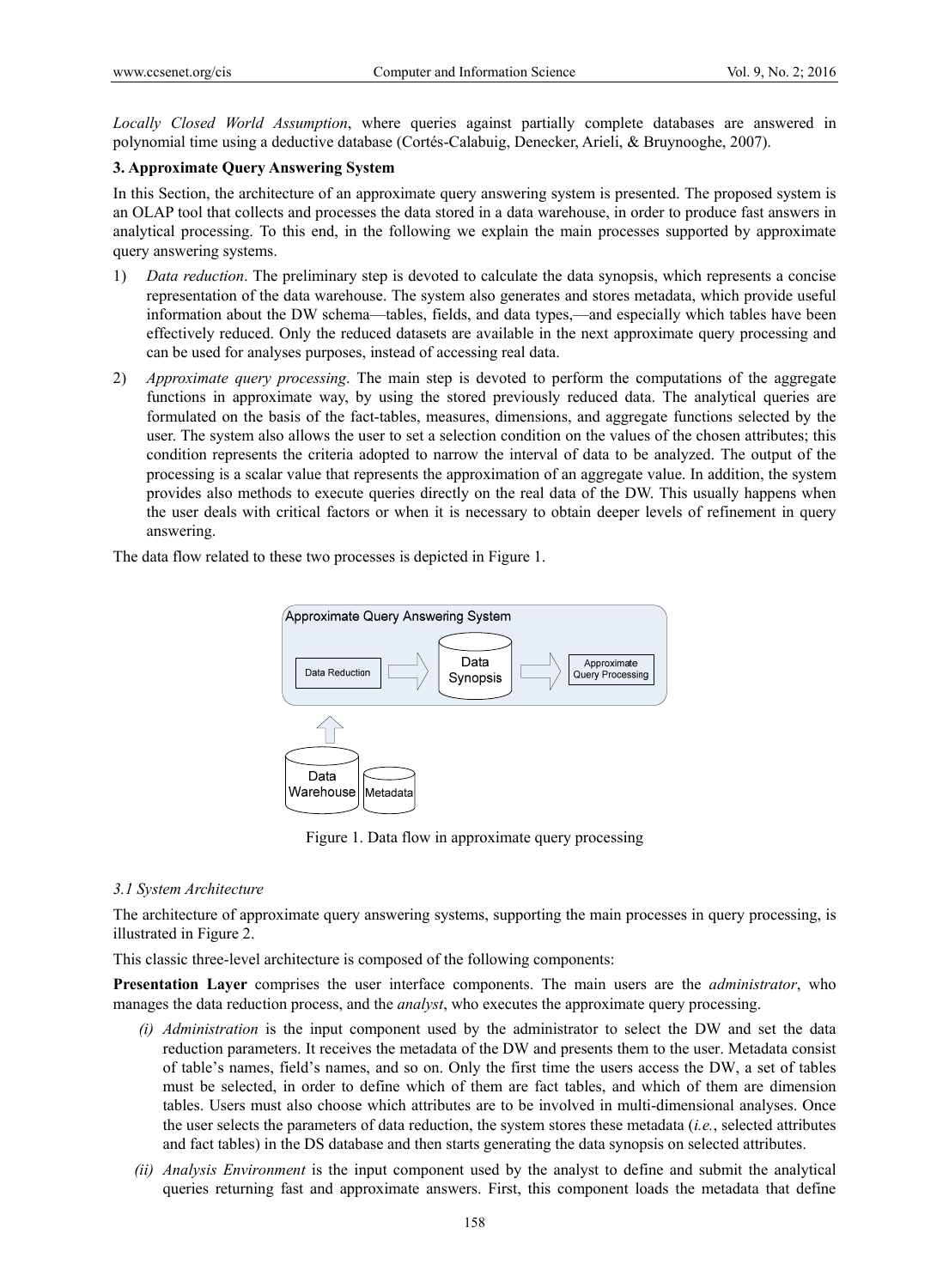which fact tables and attributes are available for multi-dimensional analysis. Thanks to the metadata, users are able to express queries at a high level of abstraction. Then, they only have to set the kind of analysis—*real* or *approximate*—they want to perform. A real analysis consists of executing the query directly on the DW, so to get the exact value as query answer, with possibly high response-time. An approximate analysis is based only on the data synopses stored in the DS database. This kind of query gets a very fast query answer in constant response-time with a small percentage error. In general, a query can be formulated by simply selecting a fact table, an attribute and an aggregate function. Optionally, a user can define criteria to narrow the data on which to perform the analytical processing.

*(iii) Reports Browser* is the non-graphical output component that shows the result of a computation, representing the query answer. It first retrieves from the *Analysis Environment* the parameters of the user query and then redirects it to the appropriate engine. It reports the computed results—approximate value or real one—along with the response time in milliseconds. Moreover, it allows the user to print the result or to save it in HTML format. It must be integrated with Microsoft Office, as it should be also able to export the result in MS Excel.

**Application Layer** includes the business components that implement the basic processes of the approximate query processing.

- *(i) DW Manager* is the component that interacts with the DW via the *DB Bridge*, in order to extract both data and metadata and distribute them to other components. To clarify this concept, it extracts the metadata of the selected DW and distribute them to the *Administration* component to start the data reduction process. Similarly, it performs a read-access to the DW and distribute the dataset containing the data necessary for the generation of a data synopsis to the *DS Manager* component. For the *Reports Browser*, it provides real analyses, by translating the query into SQL statements and executing them against the DW.
- *(ii) DS Manager* is the basic component that executes a twofold task: the generation of the data synopsis and its extraction during the approximate query analysis. As already stated, when it stores the reduced data in the DS database, it also stores further metadata about the used DW (*i.e.*, which tables and attributes of the DW the user selected for the multi-dimensional analysis). These metadata will be used later by the *Analysis Environment* component. In the generation process, it takes the data stored in the DW and generates the data synopsis, according to data reduction parameters on the set of attributes specified by the user. It requires a reading-access to the DW and performs a writing-access to the Repository via the *DB Bridge* component. Notice that this component implements the data reduction process on the basis of the underlying methodology.
- *(iii) Approximate Query Engine* is the most important component that executes analytical queries in an approximate way. To this end, it performs a read-access to the DS database to load the data synopsis relative to tables and attributes involved in the user query. Finally, it executes the query very quickly, using only that data synopsis. This component implements the query processing according to the adopted methodology. To evaluate the performance of these engines, metrics have been defined recently to measure the answering time and approximation error (Di Tria, Lefons, & Tangorra, 2012, 2015).

**Data Layer** contains the components for the management of the system databases.

*(i) DB Bridge* is the component that manages the physical connections towards the databases. As it must ensure access independence from the database technology, it is based on an ODBC connection for general purpose. Its task is to handle both the Data Warehouse, that represents the read-only data source, and the system repository, where all the computed data are stored. The data extracted from the Data Warehouse are the data stored in tables, and the metadata (*e.g.*, table's names, field's names, and data types) providing information about the data model of the Data Warehouse itself.

# *3.2 Metadata Representation*

The meta-model depicted in Figure 3 describes the structure we defined for representing the metadata needed by approximate query answering systems. Such a meta-model is based on the standard meta-models provided in the CWM (Object Management Group [OMG], 2003). The figure reports the main classes and relationships for creating standard metadata that can be effectively used by Approximate Query Answering systems, in order to trace the data reduction process and to support analytical processing.

It is worth noting that this meta-model depends on (a) the CWM Relational meta-model, which is devoted to define the metadata for describing the data warehouse logical model, and (b) the CWM Core meta-model, which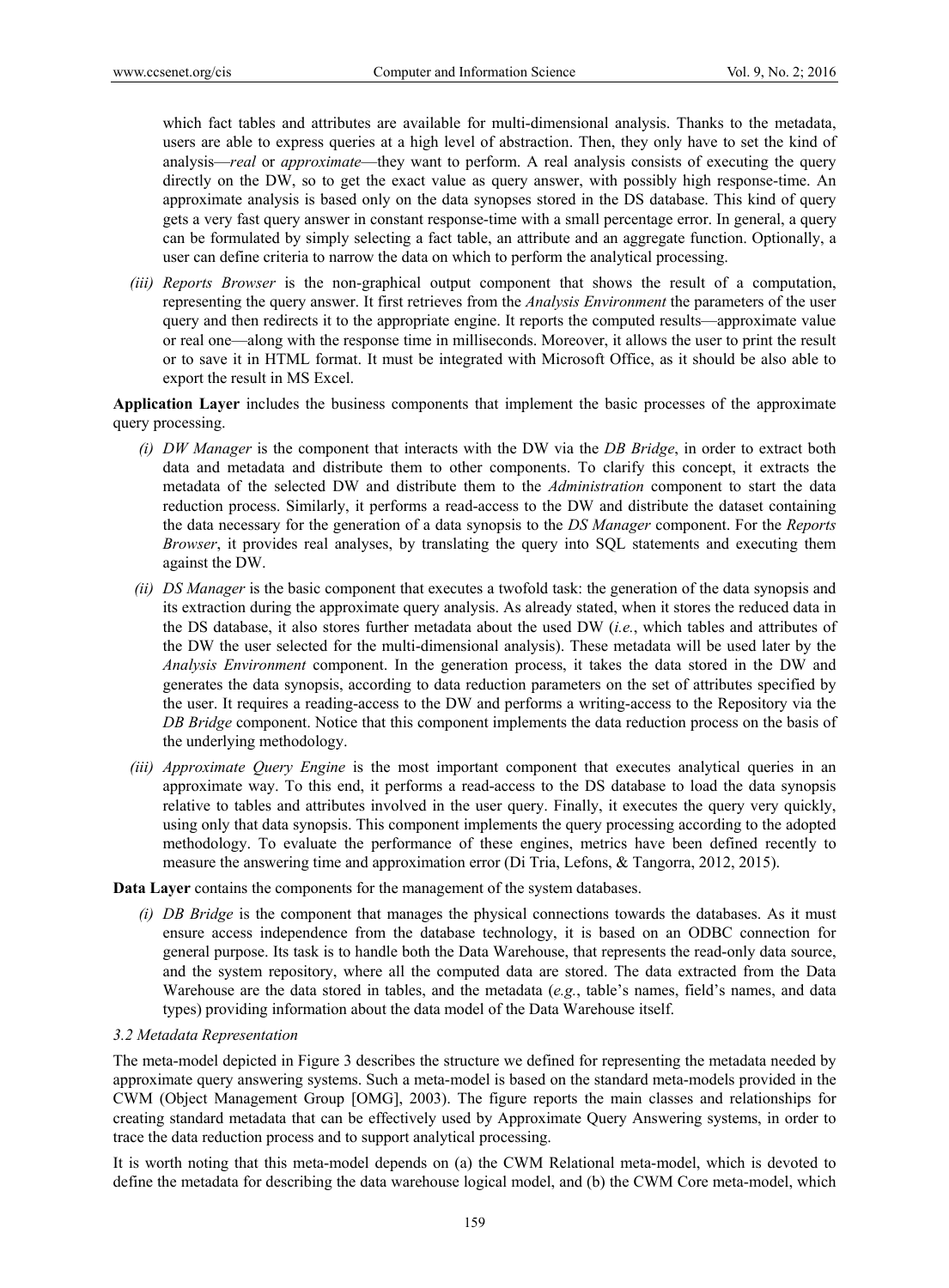creates meta-objects representing descriptors to be attached to each model element (that is, an element of the database being modelled).



Figure 2. Architecture of the approximate query answering system



Figure 3. Meta-model for metadata representation

The main classes are summarized in Table 1. According to the meta-model, each element of the target system is represented by a meta-object. The steps for the creation of the meta-objects are:

• In order to represent the physical database, a meta-object of the class *Reduction* is created. The name of this object is the Data Source Name (DSN) used for the physical connection to the database;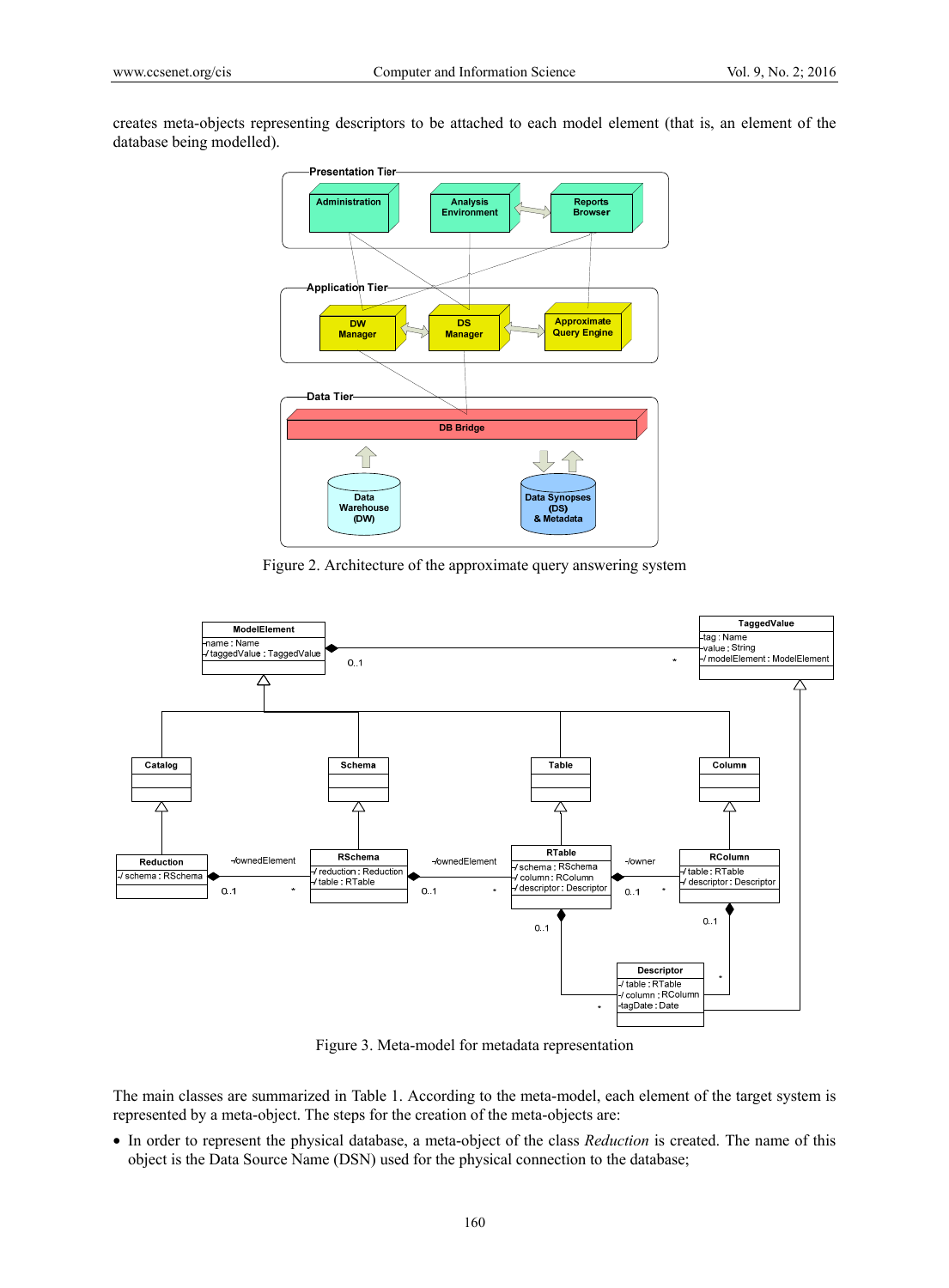- For each relational schema chosen for the data reduction, a meta-object of the class *RSchema* is created. This object has the same name as the relational database and a reference to the catalogue of membership;
- For each table of a relational schema chosen for the data reduction, a meta-object of the class *RTable* is created. This object has the same name as the table and a reference to the schema of membership;
- For each column of a table chosen for the data reduction, a meta-object of the class *RColumn* is created. This object has the same name as the column of that table and a reference to the table of membership; and
- If a table or a column must be tagged, then a meta-object of the class *Descriptor* is created. The name of this new object is unconstrained. Furthermore, it presents reference to the model element of membership.

| Class        | Definition                                                                                                                                                      |  |
|--------------|-----------------------------------------------------------------------------------------------------------------------------------------------------------------|--|
| ModelElement | Element that is an abstraction drawn from the system being modelled.                                                                                            |  |
| TaggedValue  | Information attached to a model element in the form "tagged value" pair; that is, <i>name</i> $=$ <i>value.</i>                                                 |  |
| Catalogue    | Unit of logon and identification. It also identifies the scope of SQL statements: the tables<br>contained in a catalogue can be used in a single SQL statement. |  |
| Schema       | Named collection of tables. It collects all tables of the relational schema $(i.e.,$ the logical<br>database).                                                  |  |
| Table        | Data structure representing a relation.                                                                                                                         |  |
| Column       | Data structure representing the field of a relation.                                                                                                            |  |
| Reduction    | Class representing a process of reduction of the data stored in a relational database.                                                                          |  |
| RSchema      | Class representing a relational schema chosen for the data reduction.                                                                                           |  |
| RTable       | Class representing a table chosen for the data reduction.                                                                                                       |  |
| RColumn      | Class representing a column whose data have been reduced.                                                                                                       |  |
| Descriptor   | Tag that can be attached to any element of the model.                                                                                                           |  |

# **4. The ADAP System**

In dell'Aquila, Lefons, & Tangorra (2004), we faced the necessity to integrate the approximate query processing in a Web-based Decision Support System. In this section, we present the system used for the approximate query answering. The system uses the 'Canonical Coefficients' methodology that is based on orthonormal series. This methodology represents the theoretical base of the software tool presented here. In detail, the methodology is based on the statistical data profile, which serves to summarize information about the multi-dimensional data distribution of relations, and uses the polynomial approximation provided by Legendre orthogonal series.

The software that implements this methodology is the so-called *Analytical Data Profiling* (ADAP) System. ADAP is an OLAP tool, whose features are to collect, to organize, and to process large data volumes stored in a DW, in order to obtain statistical data profiles to use for approximate query processing. The data profile offers a way to compute aggregate functions fast as an alternative to accessing the DW.

The Canonical Coefficients is the data synopsis calculated by ADAP in the data reduction process on the basis of the algorithm given in Lefons *et al.* (1995), according to a *degree of approximation* and relative to the set of attributes specified by the user. When ADAP needs to calculate/update the Canonical Coefficients, it executes read-only access to the DW.

The query result is obtained in constant time, since it does not depend on the cardinality of the tables of the DW, but it relies only on the Canonical Coefficients, whose cardinality is known *a priori*.

Moreover, the software has been developed according to a modular design, in order to allow the add-in of other features, not yet implemented. It represents the OLAP tool that allows users to perform approximate query processing on a DW, managed by an OLAP Server. The ADAP system implements the three-layer architecture depicted in Figure 2.

ADAP generates three kinds of chart: lines, histograms, and gauge charts. A graphic representation of the output consists of the visualization of a chart that allows the user to easily interpret query answers.

Really, the cost for the computation of the canonical coefficients is very high. For this reason, an extended, distributed architecture of ADAP includes a parallel algorithm to compute the Canonical Coefficients (dell'Aquila, Di Tria, Lefons, & Tangorra, 2010).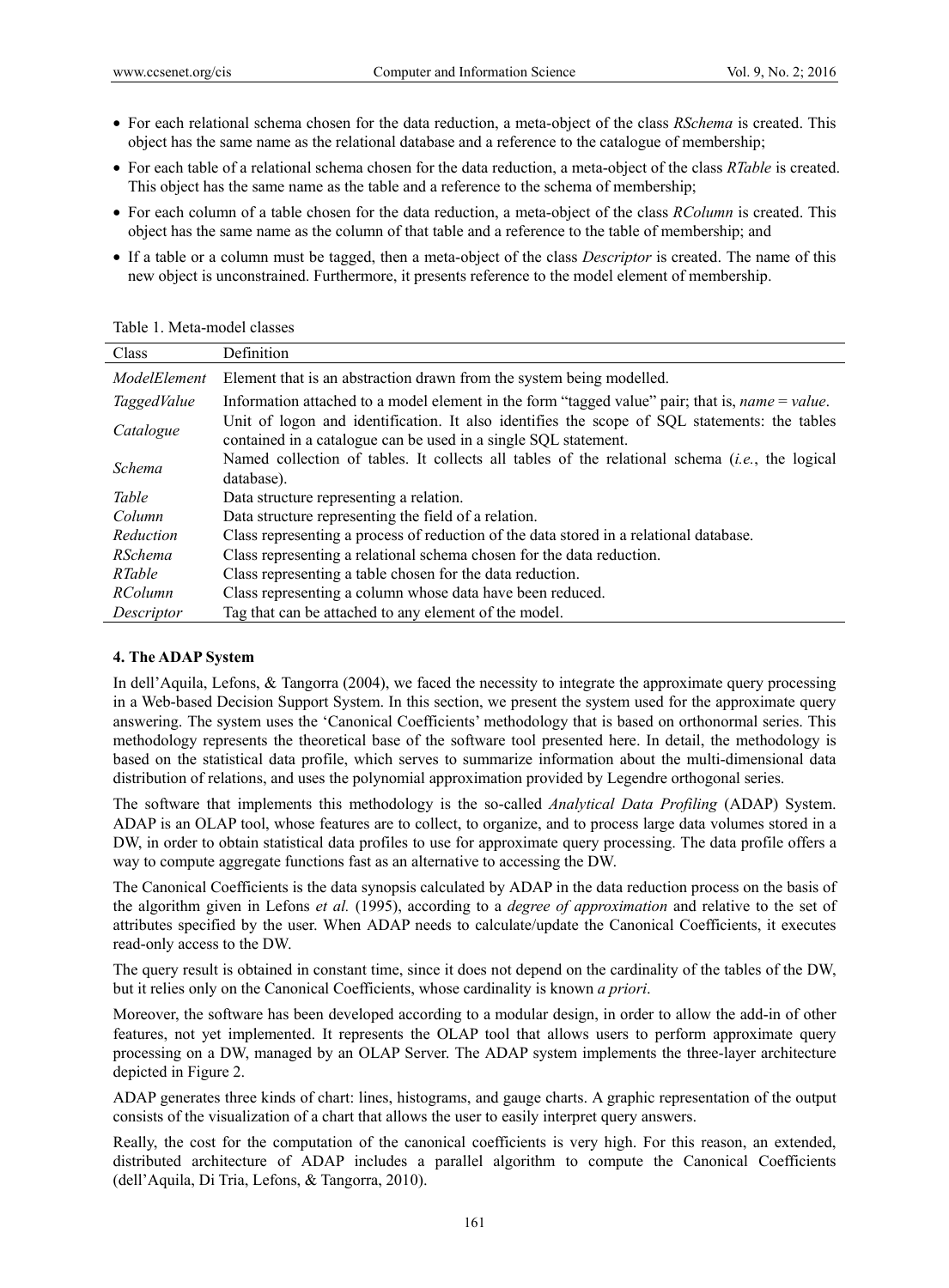As concerns the metadata, ADAP stores information about which tables have been reduced and what approximation degree of Legendre series has been utilized, along the min-max values of domains of the relation attributes.

# *4.1 User Interface*

Figure 4 shows the user interface of ADAP that allows administrators to define which tables and columns are to be involved in the data reduction. First of all, an ODBC connection must be established. Then, the administrator can analyze the schema of the selected database, that is, the list of tables' names and their columns' names. At this point, the administrator has only to select the table and to choose its opportune columns to be considered for data reduction.

Once the input data are specified, the data reduction process generates the set of canonical coefficients, according to the approximation degree chosen by the user. The computed coefficients are then stored in the repository managed by ADAP.

ADAP system needs to trace also (a) the minimum and the maximum of each column, and (b) the number of rows of each table, as these data will be used by the algorithms performing the analytical processing based on approximate responses.

Finally, based on the list of which data have been reduced and then effectively available for approximate query processing, the user can create queries and execute them in order to obtain (approximate) query answers (*cf.*, the query processing interface in Figure 5).

# *4.2 Advanced Features*

In addition to the fundamental features related to the basic methodology, ADAP has the following further features:

# **SQL Generator**

When the user requires real values instead of approximate ones, ADAP traduces the aggregate query into an SQL instruction and passes it to the DBMS that manages the DW. The kind of queries supported by ADAP is of the following form, expressed according to the Backus-Naur Form:

```
 <aggregate query> ∷= SELECT <aggregate function> FROM <relation> 
                          WHERE <conditions>;
 <aggregate function> ∷= <function>(<field>) 
            <function> ∷= SUM | AVG | COUNT 
            <relation> ∷= table_name 
               <field> ∷= field_name 
          <conditions> ∷= <condition> | <conditions> <logical operator> <conditions> 
          <condition> := <field> | <relational operator> <comparison term>
    <comparison term> ∷= numeric_constant 
<relational operator> ∷= <= | >= 
    <logical operator> ∷= AND | OR
```
# **Dashboard**

For providing support in decision making on the basis of a set of *key performance indicator*s (Scheer & Nüttgens, 2000), the *Report Browser* component is equipped with a dashboard creator. The dashboard is a useful Business Intelligence tool, able to represent data in a very synthetic way, that contains all the elements really necessary for the business performance reporting process (Palpanas, Chowdhary, Mihaila, & Pinel, 2007). In the user interface, the indicators are visualized with a graphical support, represented by gauges, lines, and histograms charts. A gauge is a chart that shows a single scalar value, aggregated on an interval. A red traffic light indicates whether this value is out of a predetermined range, meaning that it represents a critical value. Histogram is a chart that shows a set of aggregate values. A lines chart is used for monitoring the trend of a value in a given period of time. The graphical user interface of the dashboard is shown in Figure 6.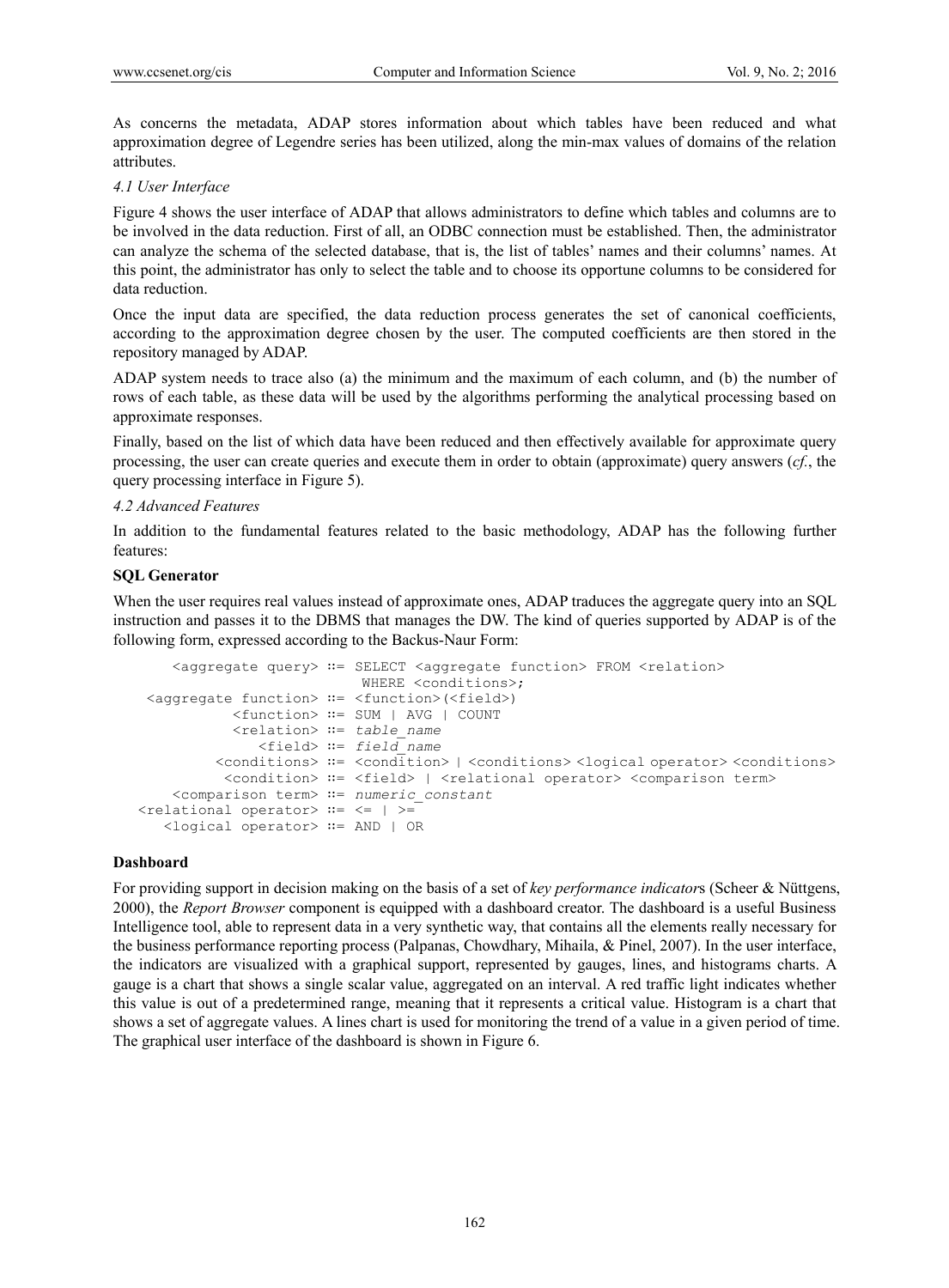| a. Administration                        |                                 | $\mathbf{x}$  |
|------------------------------------------|---------------------------------|---------------|
| Data Warehouse                           |                                 |               |
| Tables                                   | Columns                         |               |
| MSysAccessObjects                        | CUST CITY ID                    | Start         |
| <b>MSysACEs</b><br><b>MSysObjects</b>    | CALL CTR ID<br>TOT_DOLLAR_SALES |               |
| <b>MSysQueries</b>                       | TOT UNIT SALES                  |               |
| MSysRelationships<br>CITY CTR SLS        | TOT COST                        |               |
| CITY_MNTH_SLS                            |                                 | Approximation |
| CITY_SUBCATEG_SLS<br><b>CUSTOMER SLS</b> |                                 | degree        |
| ┯║<br>DAY CTR SLS                        |                                 | 27            |
|                                          |                                 |               |
| <b>Beduced data</b>                      |                                 |               |
|                                          |                                 |               |
| Table                                    | Column                          | Delete        |
| CITY_CTR_SLS                             | CUST_CITY_ID                    |               |
| CITY MNTH SLS                            | CUST_CITY_ID                    | Update        |
| ORDER DETAIL                             | ORDER_ID                        |               |
| ORDER DETAIL                             | EMP ID                          |               |
| ORDER_DETAIL                             | UNIT PRICE                      |               |
| ORDER_DETAIL                             | CUSTOMER ID                     |               |
|                                          |                                 |               |
|                                          |                                 |               |
|                                          |                                 |               |
|                                          |                                 |               |
| Data reduction:                          |                                 |               |
| <b>Duration</b>                          |                                 | Close         |
| time                                     |                                 |               |
|                                          |                                 |               |

Figure 4. Administration interface

| is, Query Processing<br>File Tools Experiment                       |                                                            | $\vert x \vert$                                                                                                                                                                           |
|---------------------------------------------------------------------|------------------------------------------------------------|-------------------------------------------------------------------------------------------------------------------------------------------------------------------------------------------|
| Tables<br>Fact Table<br>CITY_CTR_SLS<br>DAY CTR SLS<br>ORDER DETAIL | Columns<br>ORDER ID<br>EMP_ID<br>UNIT PRICE<br>CUSTOMER_ID | Aggregagtion<br>Function<br>Column<br>UNIT_PRICE<br>$\overline{\phantom{a}}$<br>$\blacktriangledown$<br>avg                                                                               |
| Rows<br>407529                                                      | Minimum<br>Maximum<br>200000                               | Query range<br>Minimum<br>Column<br>Maximum<br>ORDER ID<br>200000<br>EMP ID<br>39<br>3<br>UNIT_PRICE<br>1200<br>CUSTOMER ID<br>10000<br>$\lvert \cdot \rvert$<br>$\overline{\phantom{a}}$ |
| Query<br>$C$ Real<br>C Approximate                                  | Degree of<br>approximation<br>127<br>Execute               | Result<br>answering time<br>value<br>2.01499999999942<br>41,5588569045067                                                                                                                 |

Figure 5. (Approximate) Query Processing interface

#### **5. Experimental Set-Up**

The data warehouse chosen for the experimentation is the multi-dimensional database distributed with the MicroStrategy Business Intelligence Platform. It contains real data about a fictitious e-commerce company, that sells retail electronics items, books, music and film CDs. The historical data stored in the database cover years 2002 to 2003. For the case study, we considered the relation *order\_detail*, whose logical schema is shown in Figure 7. It is a fact table containing data about the sold items, and its cardinality is about 400 000 records.

For the analytical process, we defined the following three metrics as business indicators:

- 1) *sum*(*unit\_price*),
- 2) *avg*(*unit\_price*),
- 3) *count*(*orderID*),

and we chose to aggregate the data of the fact table according to the following three dimensions:

- 1) *order*,
- 2) *employ*,
- 3) *customer*.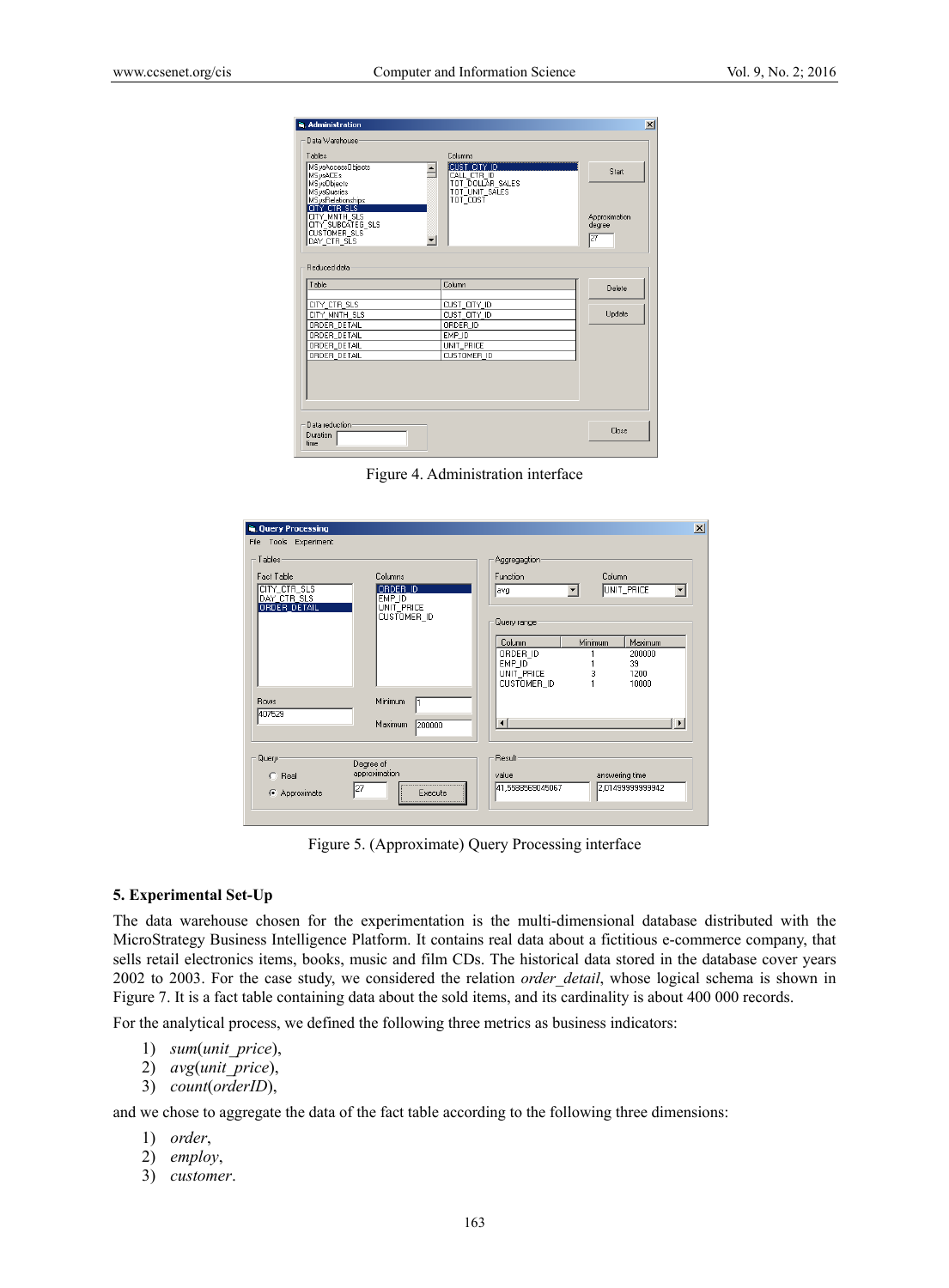

Figure 6. ADAP Dashboard



Figure 7. Part of the logical schema of the experiment DW

Accordingly, the Canonical Coefficients have been generated on the schema R(*orderID*, *empID*, *customerID*, *unit\_price*), corresponding to a view on the *order\_detail* relation.

# *5.1 Experimental Plan*

We divided the experiment into three sections I, II and III: in each section, we calculated the three metrics, for a total of nine launches (*see*, Table 2). In the first section, we created the queries generating random intervals on *orderID*. In the second section, we generated random intervals on *orderID* and *empID*. In the third section, we generated random intervals on *orderID*, *empID*, and *customerID*.

Random intervals were generated according to given widths. For example, if *min*(*orderID*) = 1 and *max*(*orderID*) = 50, then possible random intervals, which accord to the chosen widths, are shown in Table 3. Note that, in the first row, (3, 48) is an interval of width equals to the 90% of the original interval.

For each launch, we calculated:

- the error between the real value and the approximate one, and
- the difference between the response time for obtaining the real value and that for the approximate value

by varying the interval width and the approximation degree.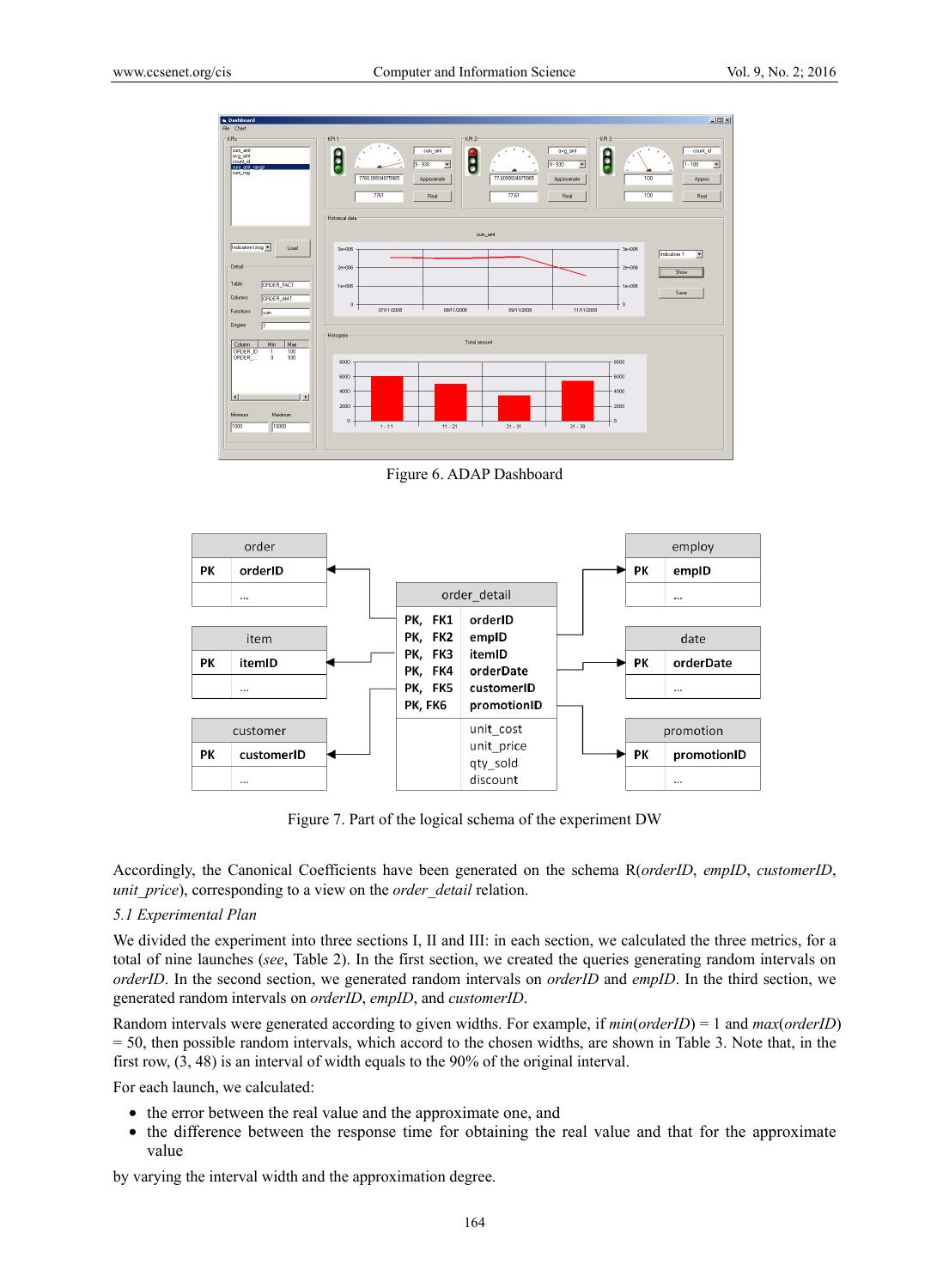|             |                                                                                                    | metrics                |                        |                        |
|-------------|----------------------------------------------------------------------------------------------------|------------------------|------------------------|------------------------|
|             | <b>Experiment aggregation/grouping Attribute SUM (unit price) AVG (unit price) COUNT (orderID)</b> |                        |                        |                        |
| Section I   | orderID                                                                                            | <i>cf</i> , Figure 8a  | <i>cf</i> , Figure 8b  | <i>cf</i> , Figure 8c  |
| Section II  | <i>orderID</i> , <i>empID</i>                                                                      | <i>cf</i> , Figure 9a  | <i>cf</i> , Figure 9b  | <i>cf</i> , Figure 9c  |
| Section III | orderID, empID, customerID                                                                         | <i>cf</i> , Figure 10a | <i>cf</i> , Figure 10b | <i>cf</i> , Figure 10c |

#### Table 2. Experimental plan

#### Table 3. Random interval sample

| Width $(\% )$ | Absolute width | <b>Random interval</b> (inf, sup) |
|---------------|----------------|-----------------------------------|
| 90            | 45             | (3, 48)                           |
| 80            | 40             | (2, 42)                           |
| 70            | 35             | (6, 41)                           |
| 60            | 30             | (20, 50)                          |
| 50            | 25             | (17, 42)                          |
| 40            | 20             | (12, 32)                          |
| 30            | 15             | (29, 44)                          |
| 20            | 10             | (26, 36)                          |
| 10            | 5              | (19, 24)                          |

Given an aggregate function and one or more attributes, the pseudo-code of Algorithm 1 describes a single query launch, where each query is repeated *z* times.

Algorithm 1. Query launch (pseudo-code)

```
W = \{90\%, 50\%, 10\%\} // set of the width maxdegree = 27 // approximation de
                          // approximation degree
z = 100 // number of repetitions of the query
for each x in W 
     for i = 1 to maxdegree
         for j = 1 to z
                generate a random interval of width x for the selected field(s)
               calculate real<sub>v</sub> as the real value</sub>
               calculate real<sub>t</sub> as the response time for the real value
               calculate apprv<sub>v</sub> as the approximate value
               calculate appr<sub>t</sub> as the response time for the approximate value
          next j 
          calculate \delta_v as the mean value of (real<sub>v</sub> − appr<sub>v</sub>)
          calculate \delta_t as the mean value of (real<sub>t</sub> - appr<sub>t</sub>)
      next i 
next x
```
### *5.2 Experimental Results*

Each experiment consists of a query launch that calculates the mean relative error and the mean response time, at the varying of three kinds of query range width (namely 90%, 50%, and 10%) and the approximation degree 1 to 27. Therefore, for each query launch, two charts had produced and each chart shows the trend of three functions.

Figure 8a reports the charts of the relative error and response time of the first experiment relative to the first metrics *sum*(*unit\_price*) and random query ranges generated on the (domain of) attribute *orderID*. This experiment shows that the first function—the one related to the 90% width—has a very low relative error, even if a low degree of approximation is used. On the other hand, the relative error tends to increase as the interval width decreases. In fact, for the interval width of 10% (that is, the third function), the degree of approximation must be greater than 10 in order to obtain good approximate answer to queries.

Figure 8a also reports the trend of the response time calculated as the difference between the time required for obtaining the real answer and the response time for the computing the approximate one. The chart shows that the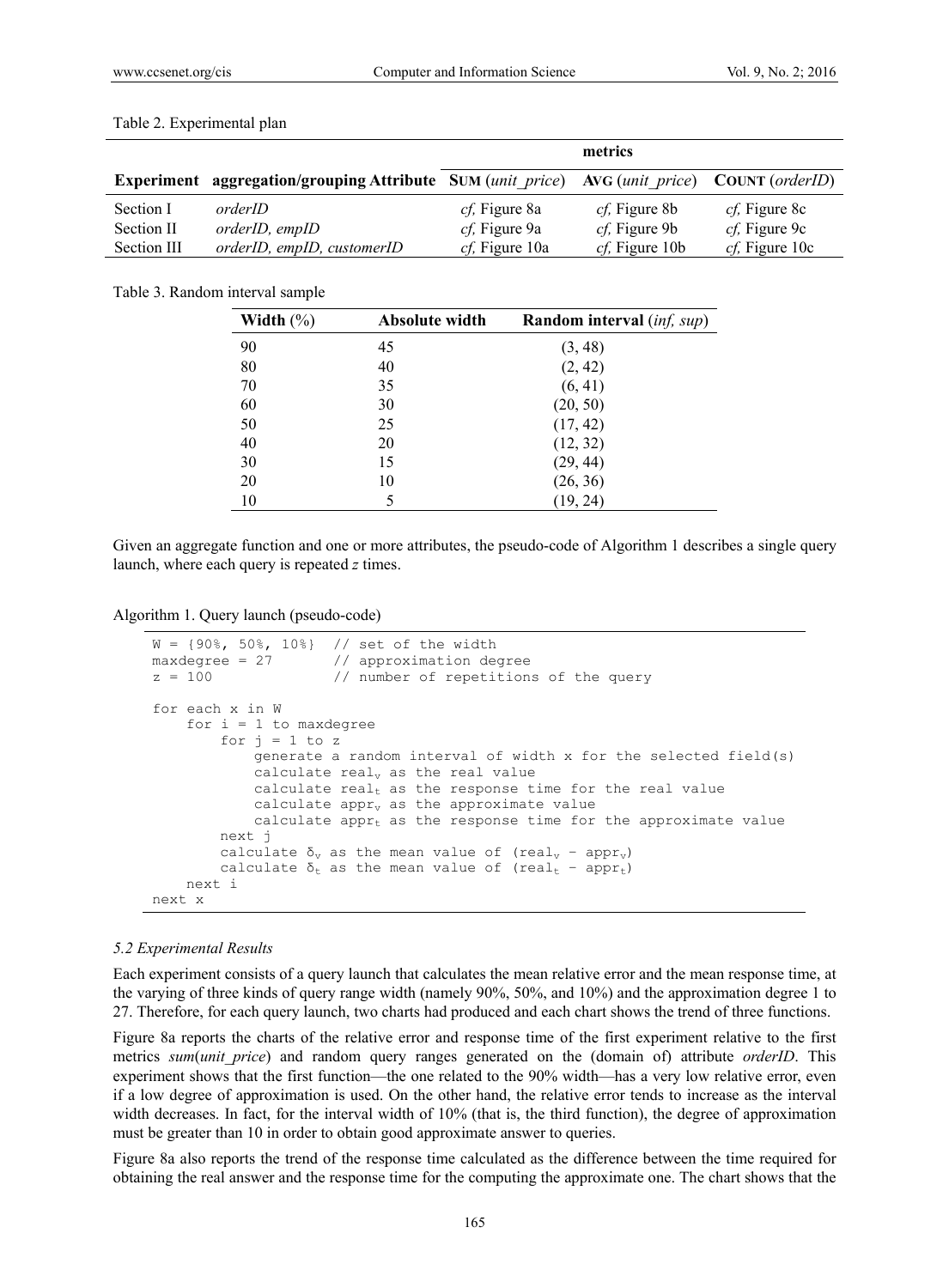difference tends to decrease in favour of the real value as the degree of approximation increases. In fact, the higher the degree, the more coefficients are (loaded and) used by the system for computing answers. Moreover, the third function has lower response times than the others because it corresponds to a low selectivity factor and, then, the query optimizers of DBMSs allow performing a strong filtering of data before the computation starts (Jarke & Koche, 1984). As a consequence, the response time difference between the real value and the approximate one is lower than usual whenever the interval width is small.

The results of the first experiment were confirmed by the similar second one, relative to the metrics *avg(unit price)*. In fact, Figure 8b shows that the performance of the AVERAGE algorithm is quite similar to the SUM algorithm as concerns both the relative error and the response time.







In the third similar experiment, the metrics measured was *count*(*orderID*). This experiment, summarized in Figure 8c, shows that the relative error in the computation of the COUNT algorithm is generally very low, although the third function reports an error considerably greater than the others. The response time chart is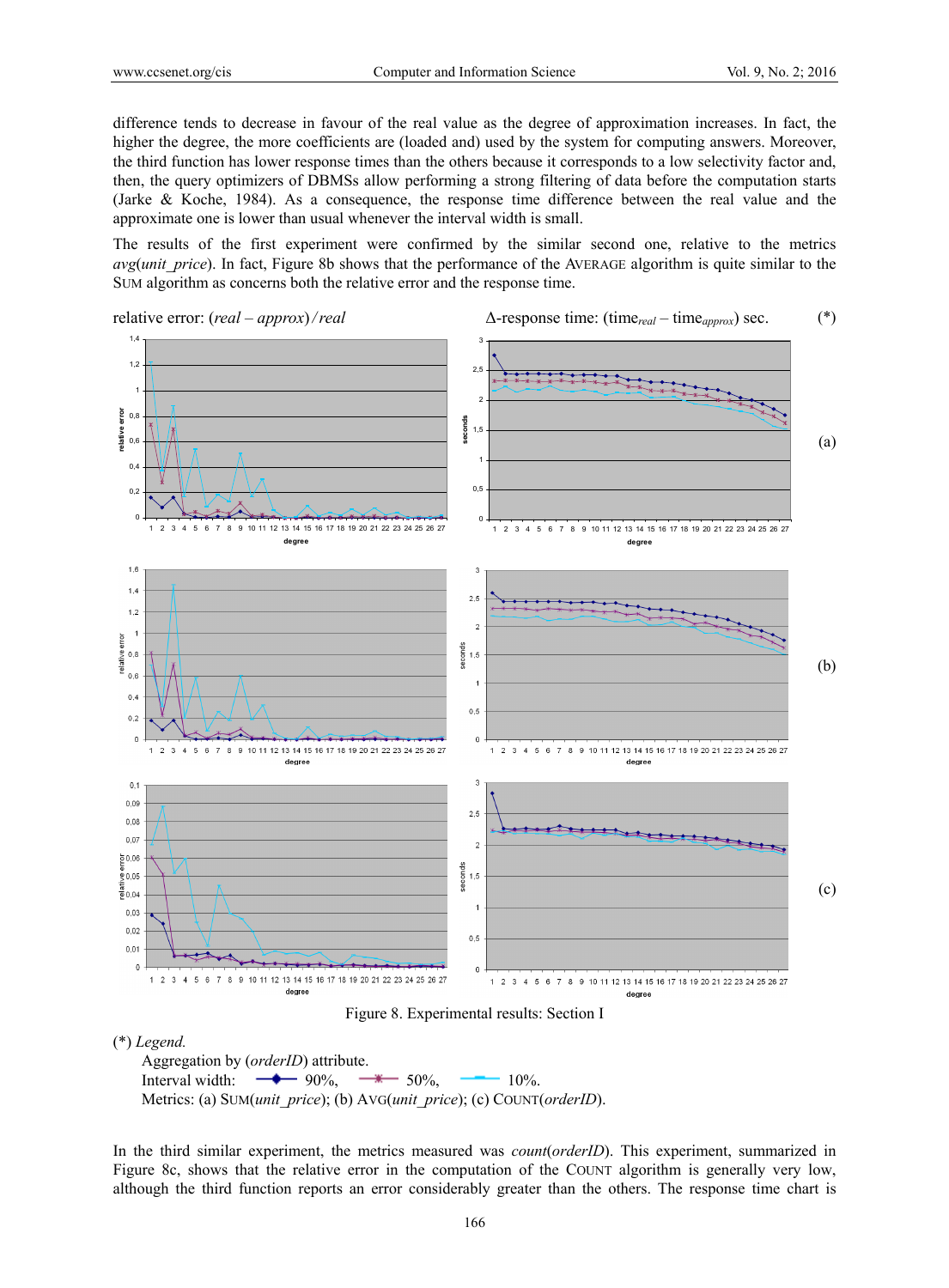coherent with the previous ones.

The next three experiments measured the same metrics respectively, but involved the generation of random intervals on both attributes *orderID* and *empID*, and they are summarized in Figure 9. The charts in Figures 9a-b highlight that both SUM and AVERAGE algorithms determined very high relative errors whenever the interval width is small. This trend did not change even if a high degree of approximation is used. Approximate values were only acceptable in case of wide interval widths and approximation degrees greater than 8. The response time charts showed that the distances among the three functions are more evident, because the query optimizers work well as concerns the selectivity of two (or more) attributes. However, the response time for approximate answers is lower than for the real ones, since the functions were not negative.



Figure 9. Experimental results: Section II

# (\*) *Legend.*

Aggregation by (*ordered, empID*) attributes. Interval width:  $\rightarrow$  90%,  $\rightarrow$  50%,  $\rightarrow$  10%. Metrics: (a) SUM(*unit\_price*); (b) AVG(*unit\_price*); (c) COUNT(*orderID*).

As concerns the COUNT algorithm, the charts in Figure 9c showed that the relative error is quite acceptable in every case, although the third function had always the greatest relative error. The response time was in line with the previous ones.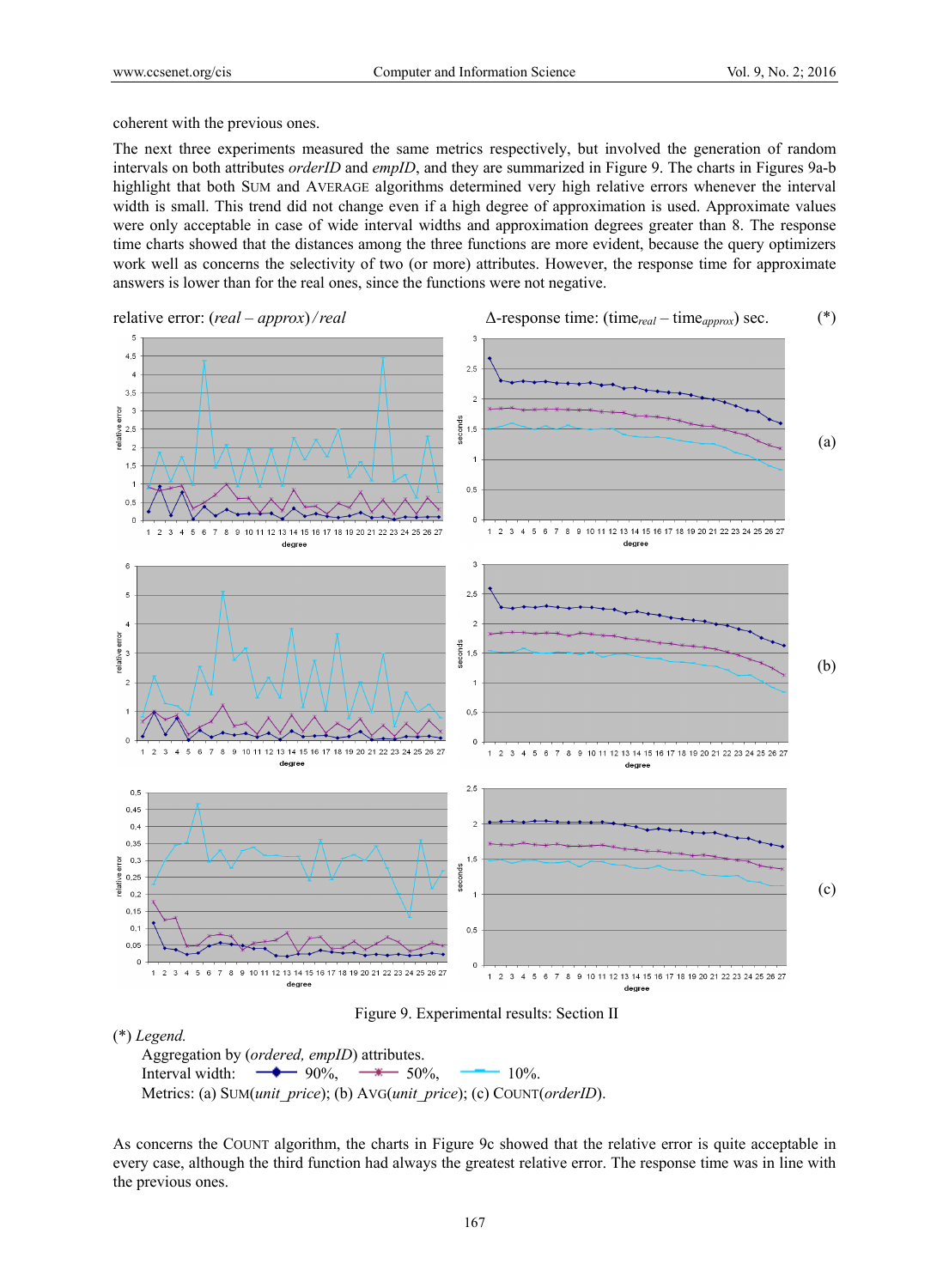At last, the next three experiments regarded the same three metrics, but involved the generation of random intervals on attributes *orderID*, *empID*, and *customerID.* As concerns the relative error, the charts of Figure 10 confirmed the results of the previous experiment. On the other hand, relative to the response time of the SUM and the AVERAGE algorithms, Figures 10a-b showed that the function is negative when the interval width is 10% and the degree of approximation is greater than 19. The negative function means that the response time of the approximate answer is greater than the one of the real value. On the other hand, the chart in Figure 10c showed that the approximation degree should be greater than 24 for the COUNT algorithm in order to have a negative function.



Figure 10. Experimental results: Section III

## (\*) *Legend.*

Aggregation by (*ordered, empID, customerID*) attributes. Interval width:  $\rightarrow$  90%,  $\rightarrow$  50%,  $\rightarrow$  10%. Metrics: (a) SUM(*unit\_price*); (b) AVG(*unit\_price*); (c) COUNT(*orderID*).

To summarize, the evaluation of the system allows us to state that the best performance is gained with analytical queries relative to intervals with wide ranges. In this case, a low degree of approximation suffices and, therefore, the response time is very low. Furthermore, *sum* and the *average* functions exhibit the same trend, but the *count*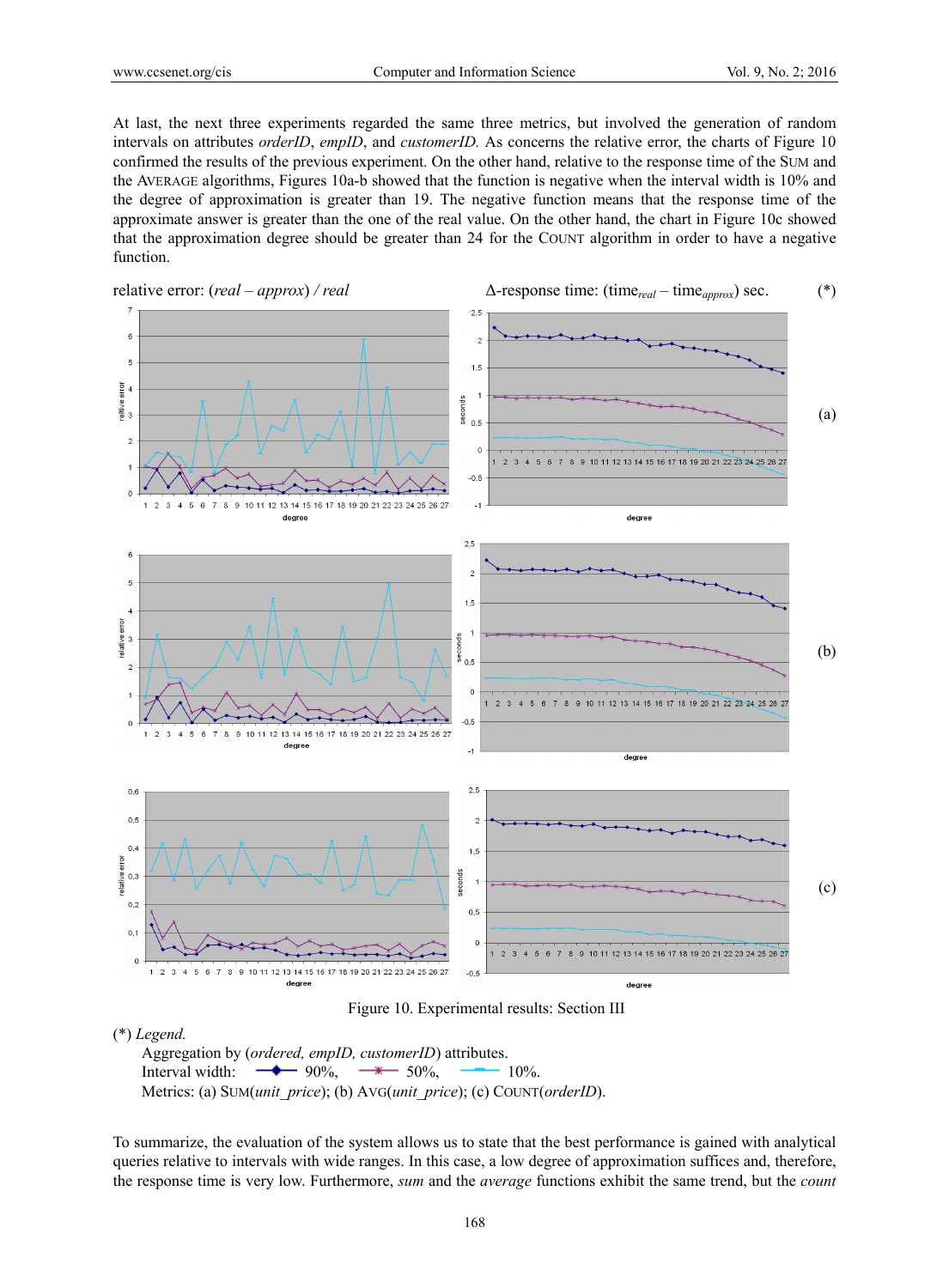function always performs better than the others two.

## **6. Conclusions**

In this paper, we have presented the architecture of approximate query answering systems, showing also the meta-model for the representation of metadata. This meta-model is general and methodology-independent. Therefore, it is possible to apply the architecture and the meta-model to every methodology by only creating both the opportune components and necessary metadata.

Furthermore, we have presented the ADAP system, which implements this architecture. The system methodology is based on orthonormal series. Then, the data synopsis is represented by a set of polynomials coefficients and the approximate query engine adopts the Canonical Coefficients methodology.

The system can be used in decision making process as a tool able to perform analytical processing in a fast manner. Experimental results showed that generally the approximation error relies in an acceptable range and that the ADAP approximate query answering system can effectively be considered a valid OLAP tool, whenever decision makers do not need total precision in answers but prefer to obtain reliable responses in short times. In this way, response times remain almost constant as they do not depend on the cardinality of the DW tables but only on that of the computed synopses, whose cardinality is known *a-priori*.

# **References**

- Abad-Mota, S. (1992). Approximate query processing with summary tables in statistical databases. In A. Pirotte, C. Delobel, & G. Gottlob (Eds.), *Advances in Database Technology: Proceedings of EDBT '92* (pp. 499- 515). Lecture Notes in Computer Science, vol. 580. http://dx.doi.org/10.1007/BFb0032451
- Acharya, S., Gibbons, P. B., Poosala, V., & Ramaswamy, S. (1999). Join synopses for approximate query answering. *SIGMOD '99: Proceedings of the 1999 ACM SIGMOD International conference on Management of data, 28*(2), 275-286. http://dx.doi.org/10.1145/304181.304207
- Chakrabarti, K., Garofalakis, M., Rastogi, R., & Shim, K. (2000). Approximate query processing using wavelets. *Proceedings of the 26th VLDB conference* (pp.111-122). Cairo, Egypt. http://research.microsoft.com/pubs /79079/wavelet\_query\_processing.pdf
- Chaudhuri, S., Das, G., & Narasayya, V. (2007). Optimized stratified sampling for approximate query processing. *ACM Transactions on Database Systems, 32*(2). http://dx.doi.org/10.1145/1242524.1242526
- Chaudhuri, S., Dayal, U., & Ganti, V. (2001). Database technology for decision support systems. *Computer, 34*(12), 48-55. http://dx.doi.org/10.1109/2.970575
- Cochran, W. G. (1977). *Sampling Techniques.* John Wiley & Sons.
- Cormode, G., Garofalakis, M., Haas, P. J., & Jermaine, C. (2011). Synopses for massive data: Samples, histograms, wavelets, sketches. *Foundations and Trends® in Databases, 4*(1-3), 1-294. http://dx.doi.org /10.1561/1900000004
- Cortés-Calabuig, A., Denecker, M., Arieli, O., & Bruynooghe, M. (2007). Approximate query answering in locally closed databases. In R. C. Holte, & A. Hawe (Eds.), *Proceedings of the 22nd National conference on Artificial intelligence, vol.1,* 397-402. https://www.aaai.org/Papers/AAAI/2007/AAAI07-062.pdf
- Cuzzocrea, A. (2009). Histogram-based compression of databases and data cubes. In J. Erickson (Ed.), *Database Technologies: Concepts, Methodologies, Tools, and Applications,* 165-178. http://dx.doi.org/10.4018/978-1 -60566-058-5.ch011
- dell'Aquila, C., Di Tria, F., Lefons, E., & Tangorra, F. (2010). A Parallel Algorithm to Compute Data Synopsis. *Wseas Transactions on Information Science and Applications, 7*(5), 691-701. http://www.wseas.us/e-library /transactions/information/2010/89-536.pdf
- dell'Aquila, C., Lefons, E., & Tangorra, F. (2004). Approximate query processing in decision support system environment. *Wseas Transactions on Computers, 3*(3), 581-586. http://citeseerx.ist.psu.edu/viewdoc /summary?doi=10.1.1.363.2342
- Deshpande, A., Guestrin, C., Madden, S. R., Hellerstein, J. M., & Hong, W. (2004). Model-driven data acquisition in sensor networks. *Proceedings of the 30th VLDB conference* (pp. 588-599). Toronto, Canada. http://db.csail.mit.edu/madden/html/vldb04.pdf
- Di Tria, F., Lefons, E., & Tangorra, F. (2012). Metrics for approximate query engine evaluation. *SAC '12 Proceedings of the ACM Symposium on Applied Computing* (pp. 885-887). http://dx.doi.org/10.1145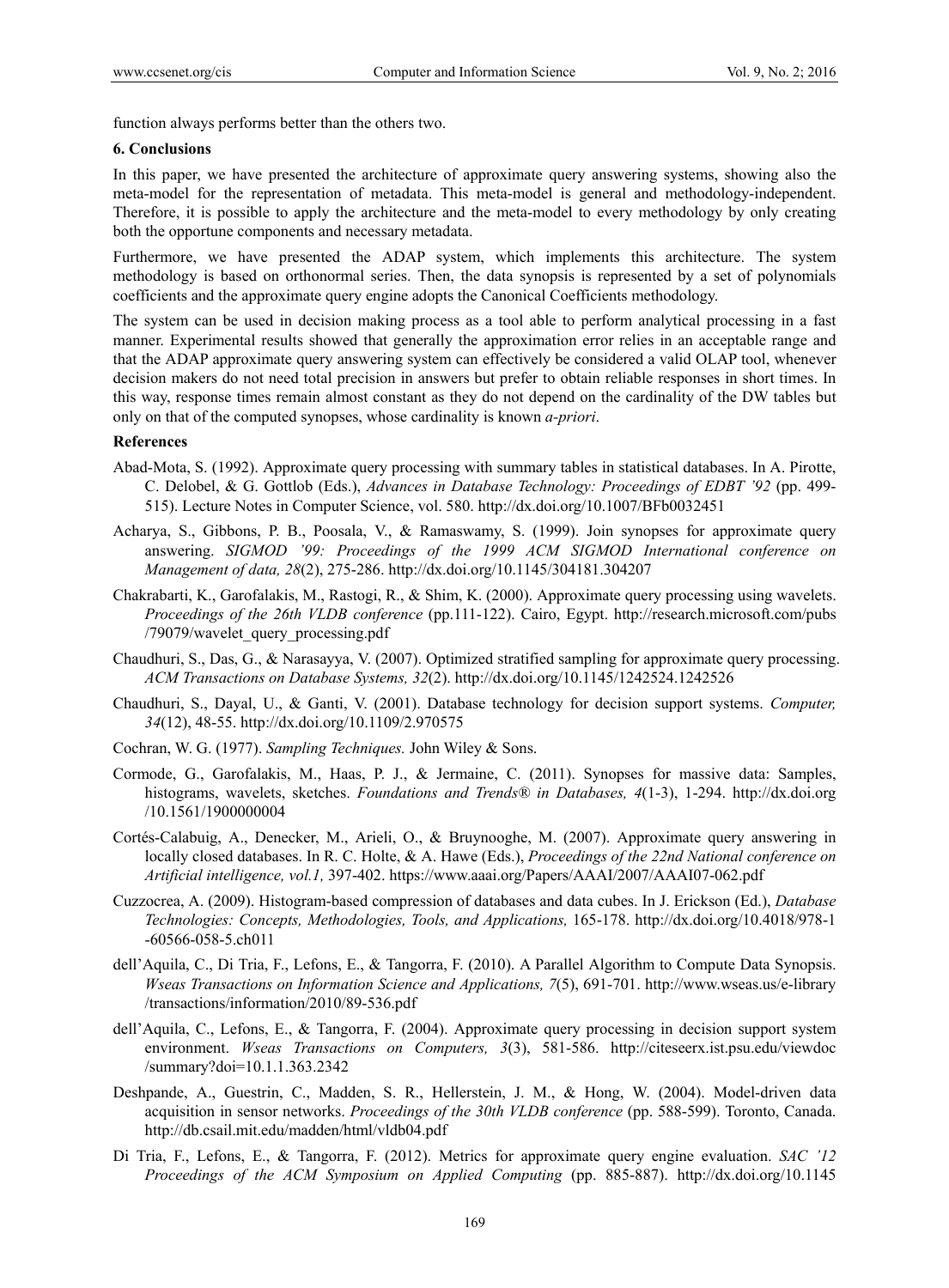/2245276.2245448

- Di Tria, F., Lefons, E., & Tangorra, F. (2014). Big data warehouse automatic design methodology. In W. C. Hu, & N. Kaabouch (Eds.), *Big Data Management, Technologies, and Applications* (pp. 115-149). Hershey, PA: Information Science Reference. http://dx.doi.org/10.4018/978-1-4666-4699-5.ch006
- Di Tria, F., Lefons, E., & Tangorra, F. (2015). Benchmark for approximate query answering systems. *Journal of Database Management (JDM), 26*(1), 1-29. http://dx.doi.org/10.4018/JDM.2015010101
- Furtado, P., & Madeira, H. (1999). Analysis of accuracy of data reduction techniques. In M. Mohania, & M. A. Tjoa (Eds.), *Proceedings of the First International conference on Data Warehousing and Knowledge Discovery* (pp. 377-388). Lectures Notes in Computer Science, vol. 1676. http://dx.doi.org/10.1007 /3-540-48298-9\_40
- Gibbons, P. B., Poosala, V., Acharya, S., Bartal, Y., Matias, Y., Muthukrishnan, S., … Suel, T. (1998a). AQUA: System and techniques for approximate query answering. *Tech. Report*, 1998. Murray Hill, New Jersey, U.S.A.. http://citeseerx.ist.psu.edu/viewdoc/download?doi=10.1.1.207.344&rep=rep1&type=pdf
- Gibbons, P. B., & Matias, Y. (1998b). New sampling-based summary statistics for improving approximate query answers. *Proceedings of the 1998 ACM SIGMOD International conference on Management of data* (pp. 331-342). Seattle, Washington, United States. http://dx.doi.org/10.1145/276305.276334
- Golfarelli, M., & Rizzi, S. (1998a). A methodological framework for data warehousing design. *DOLAP '98 Proceedings of the 1st ACM International workshop on Data warehousing and OLAP* (pp. 3-9). http://dx.doi.org/10.1145/294260.294261
- Golfarelli, M., Maio, D., & Rizzi, S. (1998b). The dimensional fact model: A conceptual model for data warehouses. *International Journal of Cooperative Information Systems, 7*(2-3), 215-247. http://dx.doi.org /10.1142/S0218843098000118
- Gupta, A., Harinarayan, V., & Quaas, D. (1995). Aggregate-query processing in data warehousing environments. *Proceedings of the 21st VLDB conference* (pp.358-369). Zurich, Switzerland. http://www.vldb.org/conf /1995/P358.PDF
- Hou, W.C., Luo, C., Jiang, Z., Yan, F., & Zhu, Q. (2008). Approximate range-sum queries over data cubes using cosine transform. In S. S. Bhowmick, J. Küng, & R. Wagner (Eds.), *Proceedings of the 19th International conference on Database and Expert Systems Applications* (pp. 376-389). Lecture Notes in Computer Science, vol. 5181. http://dx.doi.org/10.1007/978-3-540-85654-2\_35
- Ioannidis, Y., & Poosala, V. (1999). Histogram-based approximation of set-valued query answers. *Proceedings of the 25th VLDB conference* (pp. 174-185). Edinburgh, Scotland. http://www.madgik.di.uoa.gr/sites/default /files/vldb99\_pp174-185.pdf
- Jarke, M., & Koche, J. (1984). Query optimization in database systems. *ACM Computing Surveys, 16*(2), 111-152. http://dx.doi.org/10.1145/356924.356928
- Jermaine, C., Arumugam, S., Pol, A., & Dobra, A. (2008). Scalable approximate query processing with the DBO engine. *ACM Transactions on Database Systems, 33*(4). http://dx.doi.org/10.1145/1412331.1412335
- Khurana, U., Parthasarathy, S., & Turaga, D. (2014). FAQ: Framework for fast approximate query processing on temporal data. *Proceedings of the 3rd International workshop on Big Data, Streams and Heterogeneous Source Mining: Algorithms, Systems, Programming Models and Applications,* BigMine 2014 (pp.29-45). New York City, USA. http://dx.doi.org/10.1145/1412331.1412335
- Lefons, E., Merico, A., & Tangorra, F. (1995). Analytical profile estimation in database systems. *Information Systems, 20*(1), 1-20. http://dx.doi.org/10.1016/0306-4379(95)00001-K
- Object Management Group (OMG), *Common Warehouse Metamodel (CWM) specification, vers. 1.1, vol. 1,* OMG, Needham, MA USA, 2003. http://www.omg.org/spec/CWM/1.1/PDF/
- Palpanas, T., & Velegrakis, Y. (2012). dbTrento: the data and information management group at the University of Trento. *ACM SIGMOD Record, 41*(3), 28-33. http://dx.doi.org/10.1145/2380776.2380784
- Palpanas, T., Chowdhary, P., Mihaila, G., & Pinel, F. (2007). Integrated model-driven dashboard development. *Information Systems Frontiers, 9*(2-3), 195-208. http://dx.doi.org/10.1007/s10796-007-9032-9
- Peltzer, J. B., Teredesai, A., & Reinard, G. (2006). AQUAGP: Approximate query answers using genetic programming. *Proceedings of the 9th European conference on Genetic Programming* (pp. 49-60). Lecture